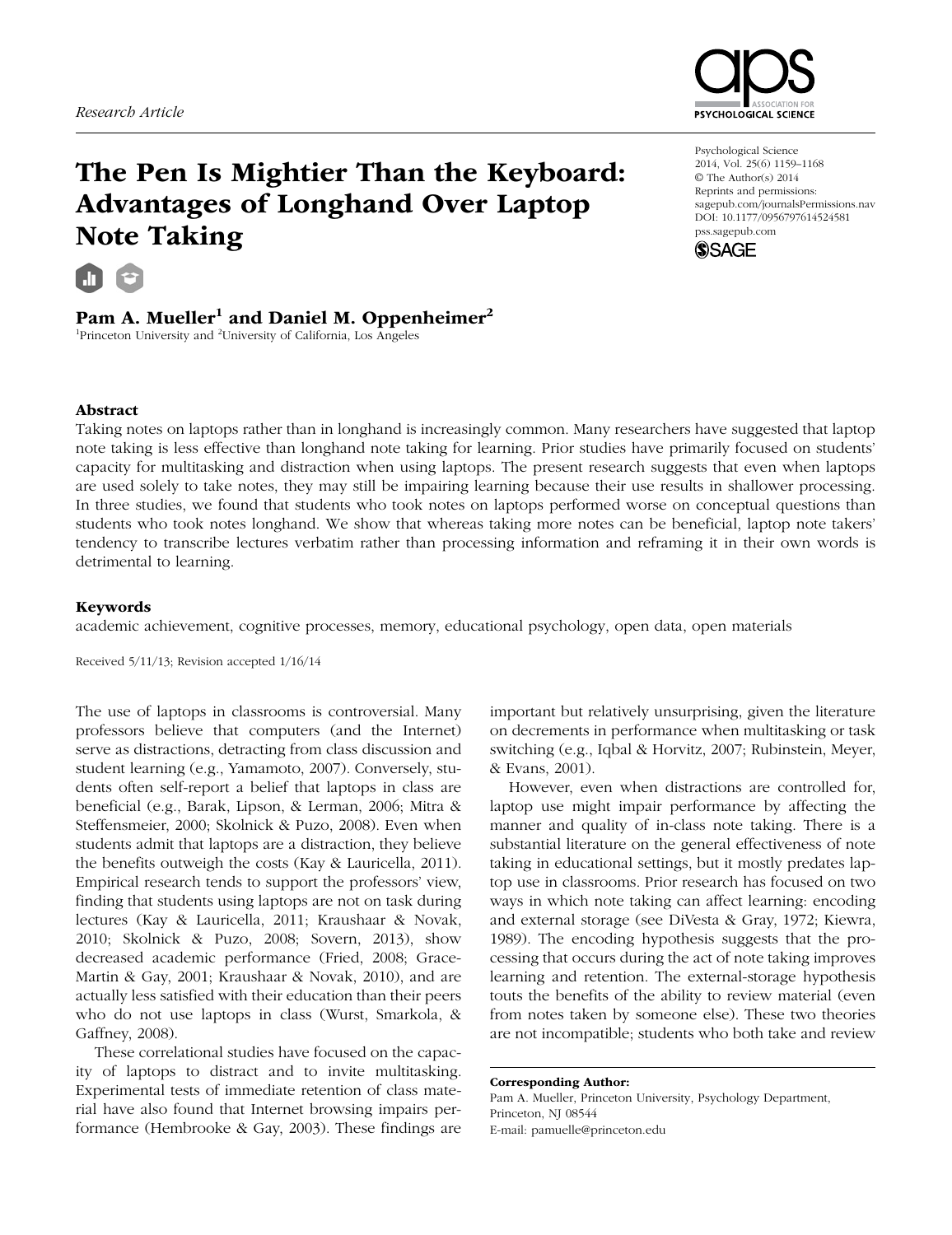their notes (as most do) likely profit from both approaches (Kiewra, 1985).

The beneficial external-storage effect of notes is robust and uncontroversial (Kiewra, 1989). The encoding hypothesis has been supported by studies finding positive effects of note taking in the absence of review (e.g., Aiken, Thomas, & Shennum, 1975; Bretzing & Kulhavy, 1981; Einstein, Morris, & Smith, 1985); however, other results have been more mixed (see Kiewra, 1985; Kobayashi, 2005, for reviews). This inconsistency may be a result of moderating factors (Kobayashi, 2005), potentially including one's note-taking strategy.

Note taking can be generative (e.g., summarizing, paraphrasing, concept mapping) or nongenerative (i.e., verbatim copying). Verbatim note taking has generally been seen to indicate relatively shallow cognitive processing (Craik & Lockhart, 1972; Kiewra, 1985; Van Meter, Yokoi, & Pressley, 1994). The more deeply information is processed during note taking, the greater the encoding benefits (DiVesta & Gray, 1973; Kiewra, 1985). Studies have shown both correlationally (Aiken et al., 1975; Slotte & Lonka, 1999) and experimentally (Bretzing & Kulhavy, 1979; Igo, Bruning, & McCrudden, 2005) that verbatim note taking predicts poorer performance than nonverbatim note taking, especially on integrative and conceptual items.

Laptop use facilitates verbatim transcription of lecture content because most students can type significantly faster than they can write (Brown, 1988). Thus, typing may impair the encoding benefits seen in past note-taking studies. However, the ability to transcribe might improve external-storage benefits.

There has been little research directly addressing potential differences in laptop versus longhand note taking, and the existing studies do not allow for natural variation in the amount of verbatim overlap (i.e., the amount of text in common between a lecture and students' notes on that lecture). For example, Bui, Myerson, and Hale (2013) found an advantage for laptop over longhand note taking. However, their results were driven by a condition in which they explicitly instructed participants to transcribe content, rather than allowing them to take notes as they would in class. Lin and Bigenho (2011) used word lists as stimuli, which also ensured that all note taking would be verbatim. Therefore, these studies do not speak to real-world settings, where laptop and longhand note taking might naturally elicit different strategies regarding the extent of verbatim transcription.<sup>1</sup> Moreover, these studies only tested immediate recall, and exclusively measured factual (rather than conceptual) knowledge, which limits generalizability (see also Bohay, Blakely, Tamplin, & Radvansky, 2011; Quade, 1996). Previous studies have shown that detriments due to verbatim note taking are more prominent for conceptual than for factual items (e.g., Bretzing & Kulhavy, 1979).

Thus, we conducted three experiments to investigate whether taking notes on a laptop versus writing longhand affects academic performance, and to explore the potential mechanism of verbatim overlap as a proxy for depth of processing.

# Study 1

## *Participants*

Participants were 67 students (33 male, 33 female, 1 unknown) from the Princeton University subject pool. Two participants were excluded, 1 because he had seen the lecture serving as the stimulus prior to participation, and 1 because of a data-recording error.

### *Materials*

We selected five TED Talks (https://www.ted.com/talks) for length (slightly over 15 min) and to cover topics that would be interesting but not common knowledge.<sup>2</sup> Laptops had full-size  $(11$ -in.  $\times$  4-in.) keyboards and were disconnected from the Internet.

## *Procedure*

Students generally participated 2 at a time, though some completed the study alone. The room was preset with either laptops or notebooks, according to condition. Lectures were projected onto a screen at the front of the room. Participants were instructed to use their normal classroom note-taking strategy, because experimenters were interested in how information was actually recorded in class lectures. The experimenter left the room while the lecture played.

Next, participants were taken to a lab; they completed two 5-min distractor tasks and engaged in a taxing working memory task (viz., a reading span task; Unsworth, Heitz, Schrock, & Engle, 2005). At this point, approximately 30 min had elapsed since the end of the lecture. Finally, participants responded to both factual-recall questions (e.g., "Approximately how many years ago did the Indus civilization exist?") and conceptual-application questions (e.g., "How do Japan and Sweden differ in their approaches to equality within their societies?") about the lecture and completed demographic measures.<sup>3</sup>

The first author scored all responses blind to condition. An independent rater, blind to the purpose of the study and condition, also scored all open-ended questions. Initial interrater reliability was good ( $\alpha$  = .89); score disputes between raters were resolved by discussion. Longhand notes were transcribed into text files.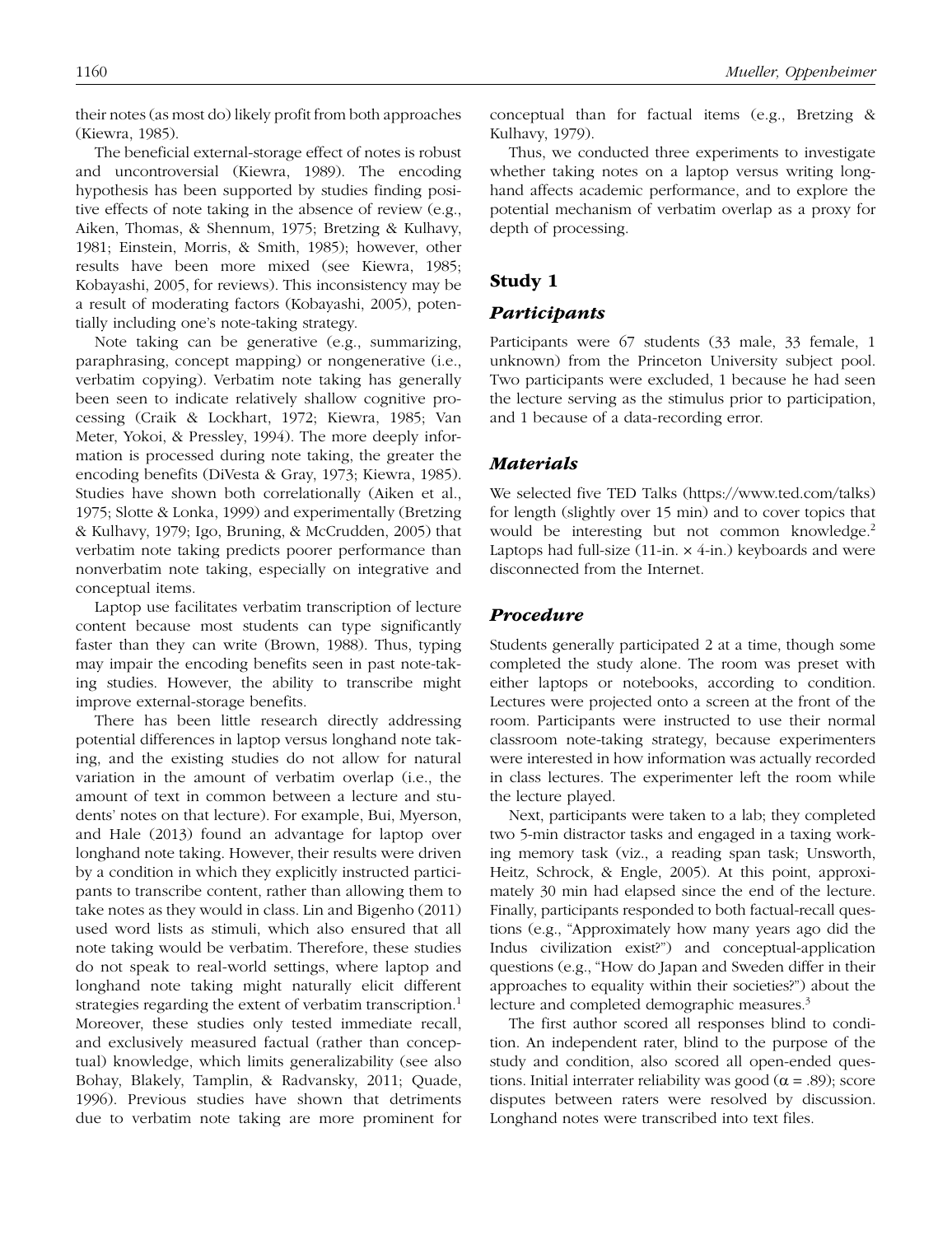### *Results and discussion*

*Laptop versus longhand performance.* Mixed fixedand random-effects analyses of variance were used to test differences, with note-taking medium (laptop vs. longhand) as a fixed effect and lecture (which talk was viewed) as a random effect. We converted the raw data to *z* scores because the lecture assessments varied in difficulty and number of points available; however, results did not differ when raw scores were analyzed.<sup>4</sup> On factual-recall questions, participants performed equally well across conditions (laptop: *M* = 0.021, *SD =* 1.31; longhand: *M* = 0.009, *SD =* 1.02), *F*(1, 55) = 0.014, *p =* .91. However, on conceptual-application questions, laptop participants performed significantly worse (*M* = −0.156,  $SD = 0.915$ ) than longhand participants ( $M = 0.154$ ,  $SD =$ 1.08),  $F(1, 55) = 9.99$ ,  $p = .03$ ,  $\eta_p^2 = .13$  (see Fig. 1).<sup>5</sup> Which lecture participants saw also affected performance on conceptual-application questions, *F*(4, 55) = 12.52,  $p = .02$ ,  $\eta_p^2 = .16$ ; however, there was no significant interaction between lecture and note-taking medium,  $F(4, 55) = 0.164, p = .96.$ 

*Content analysis.* There were several qualitative differences between laptop and longhand notes.<sup>6</sup> Participants who took longhand notes wrote significantly fewer words  $(M = 173.4, SD = 70.7)$  than those who typed (*M =* 309.6, *SD =* 116.5), *t*(48.58) = −5.63, *p* < .001,  $d = 1.4$ , corrected for unequal variances (see Fig. 2). A simple *n*-gram program measured the extent of textual overlap between student notes and lecture transcripts. It compared each one-, two-, and three-word chunk of text in the notes taken with each one-, two-, and three-word chunk of text in the lecture transcript, and reported a percentage of matches for each. Using three-word chunks (3-grams) as the measure, we found that laptop notes contained an average of 14.6% verbatim overlap with the lecture  $(SD = 7.3\%)$ , whereas longhand notes averaged only 8.8% (*SD =* 4.8%), *t*(63) = −3.77, *p* < .001,  $d = 0.94$  (see Fig. 3); 2-grams and 1-grams also showed significant differences in the same direction.

Overall, participants who took more notes performed better,  $\beta = 0.34$ ,  $p = .023$ , partial  $R^2 = .08$ . However, those whose notes had less verbatim overlap with the lecture also performed better,  $\beta = -0.43$ ,  $p = .005$ , partial  $R^2 = .12$ . We tested a model using word count and verbatim overlap as mediators of the relationship between note-taking medium and performance using Preacher and Hayes's (2004) bootstrapping procedure. The indirect effect is significant if its 95% confidence intervals do not include zero. The full model with note-taking medium as the independent variable and both word count and verbatim overlap as mediators was a significant predictor of performance,  $F(3, 61) = 4.25$ ,  $p = .009$ ,  $R^2 = .17$ . In the full



Fig. 1. Mean *z*-scored performance on factual-recall and conceptualapplication questions as a function of note-taking condition (Study 1). The asterisk indicates a significant difference between conditions (*p* < .05). Error bars indicate standard errors of the mean.

model, the direct effect of note-taking medium remained a marginally significant predictor,  $b = 0.54$  ( $\beta = 0.27$ ),  $p = 0.07$ , partial  $R^2 = 0.05$ ; both indirect effects were significant. Longhand note taking negatively predicted word count, and word count positively predicted performance, indirect effect =  $-0.57$ , 95% confidence interval (CI) = [−1.03, −0.20]. Longhand note taking also negatively predicted verbatim overlap, and verbatim overlap negatively predicted performance, indirect effect  $= 0.34$ , 95% CI  $=$ [0.14, 0.71]. Normal theory tests provided identical conclusions.7



Fig. 2. Number of words written by students using laptops and notebooks in Studies 1, 2, and 3. Asterisks indicate a significant difference between conditions ( $p < .001$ ). Error bars indicate standard errors of the mean.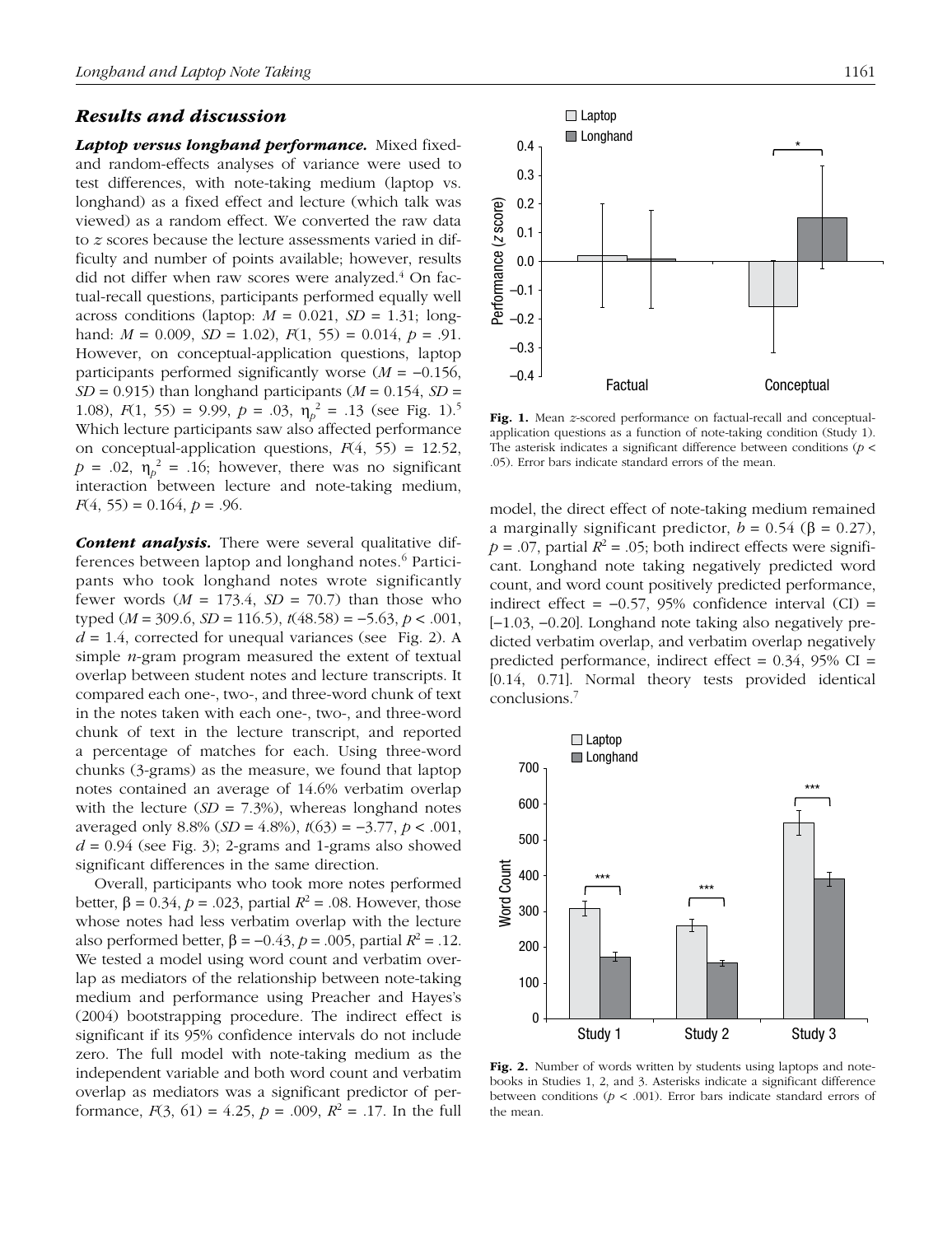

Fig. 3. Percentage of verbatim overlap between student notes and lecture transcripts in Studies 1, 2, and 3 as a function of note-taking condition. Verbatim overlap was measured using 3-grams (i.e., by comparing three-word chunks of text in the student notes and lecture transcripts). Error bars indicate standard errors of the mean.

This study provides initial experimental evidence that laptops may harm academic performance even when used as intended. Participants using laptops are more likely to take lengthier transcription-like notes with greater verbatim overlap with the lecture. Although taking more notes, thereby having more information, is beneficial, mindless transcription seems to offset the benefit of the increased content, at least when there is no opportunity for review.

# Study 2

Because the detrimental effects of laptop note taking appear to be due to verbatim transcription, perhaps instructing students not to take verbatim notes could ameliorate the problem. Study 2 aimed to replicate the findings of Study 1 and to determine whether a simple instructional intervention could reduce the negative effects of laptop note taking. Moreover, we sought to show that the effects generalize to a different student sample.

# *Participants*

Participants were students (final *N* = 151; 35 male) from the University of California, Los Angeles Anderson Behavioral Lab subject pool. Two participants were removed because of data-collection errors. Participants were paid \$10 for 1 hr of participation.

#### *Procedure*

Participants completed the study in groups. Each participant viewed one lecture on an individual monitor while wearing headphones. Stimuli were the same as in Study 1. Participants in the laptop-nonintervention and longhand conditions were given a laptop or pen and paper, respectively, and were instructed, "We're doing a study about how information is conveyed in the classroom. We'd like you to take notes on a lecture, just like you would in class. Please take whatever kind of notes you'd take in a class where you expected to be tested on the material later—don't change anything just because you're in a lab."

Participants in the laptop-intervention condition were instructed, "We're doing a study about how information is conveyed in the classroom. We'd like you to take notes on a lecture, just like you would in class. People who take class notes on laptops when they expect to be tested on the material later tend to transcribe what they're hearing without thinking about it much. Please try not to do this as you take notes today. Take notes in your own words and don't just write down word-for-word what the speaker is saying."

Participants then completed a typing test, the Need for Cognition scale (Cacioppo & Petty, 1982), academic selfefficacy scales, and a shortened version of the reading span task used in Study 1. Finally, they completed the same dependent measures and demographics as in Study 1. Longhand notes were transcribed, and all notes were analyzed with the *n*-grams program.

## *Results and discussion*

*Laptop versus longhand performance.* Responses were scored by raters blind to condition. Replicating our original finding, results showed that on conceptual-application questions, longhand participants performed better  $(z$ -score  $M = 0.28$ ,  $SD = 1.04$ ) than laptop-nonintervention participants (*z*-score *M* = −0.15, *SD* = 0.85), *F*(1, 89) = 11.98,  $p = .017$ ,  $\eta_p^2 = .12$ . Scores for laptop-intervention participants ( $z$ -score  $M = -0.11$ ,  $SD = 1.02$ ) did not significantly differ from those for either laptop-nonintervention (*p* = .91) or longhand (*p* = .29) participants. The pattern of data for factual questions was similar, though there were no significant differences (longhand: *z*-score *M* = 0.11,  $SD = 1.02$ ; laptop intervention: *z*-score  $M = 0.02$ ,  $SD =$ 1.03; laptop nonintervention: *z*-score *M* = −0.16, *SD* = 0.91; see Fig. 4).<sup>8</sup> For both question types, there was no effect of lecture, nor was there an interaction between lecture and condition.

Participants' self-reported grade point average, SAT scores, academic self-efficacy, Need for Cognition scores, and reading span scores were correlated with performance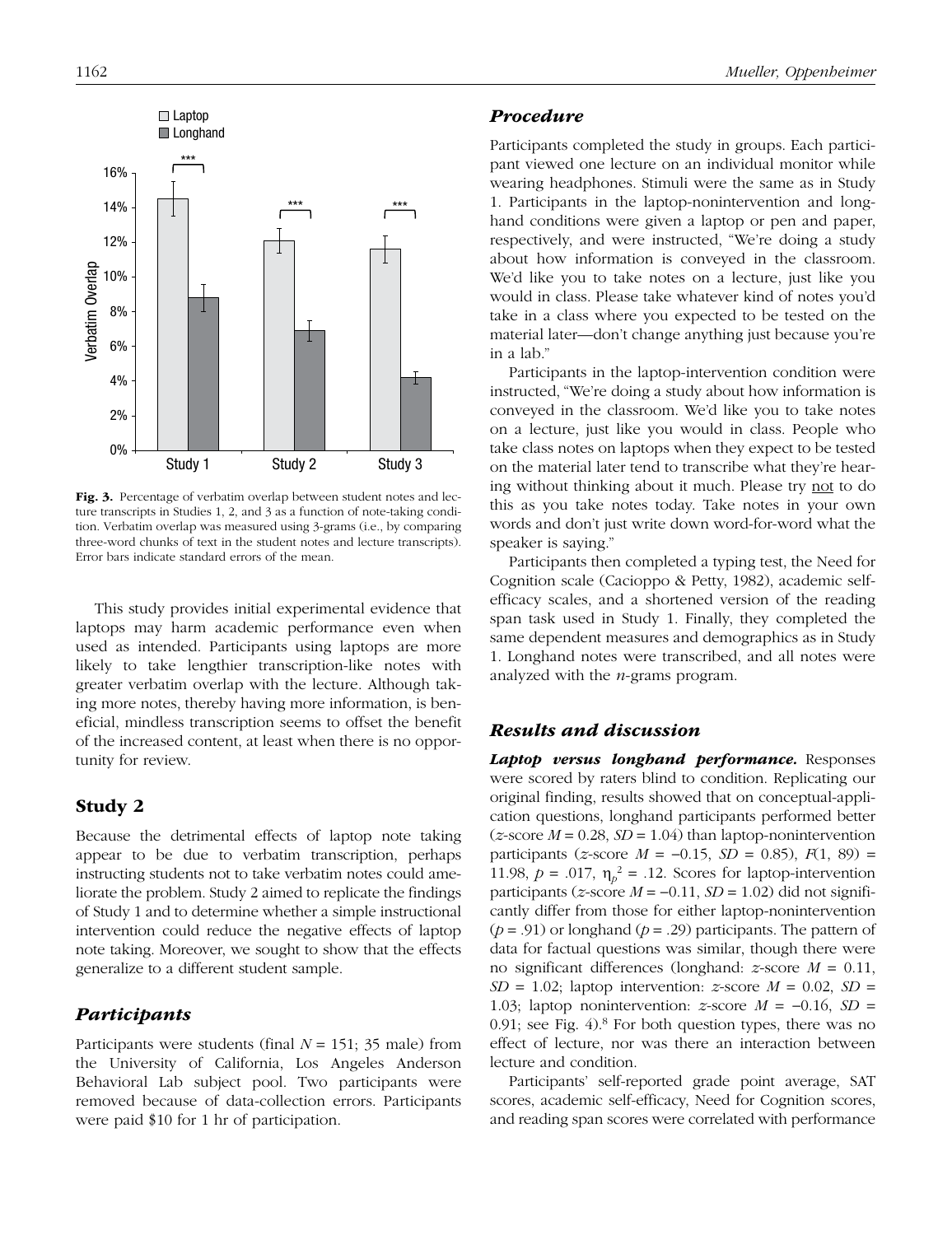

Fig. 4. Mean *z*-scored performance on factual-recall and conceptual-application questions as a function of note-taking condition (Study 2). Error bars indicate standard errors of the mean.

on conceptual items, but were not significant covariates when included in the overall analysis, so we will not discuss them further.

*Content analysis.* Participants who took longhand notes wrote significantly fewer words (*M* = 155.9, *SD* = 59.6) than those who took laptop notes without receiving an intervention (*M* = 260.9, *SD* = 118.5), *t*(97) = −5.51,  $p < .001$ ,  $d = 1.11$  (see Fig. 2), as well as less than those who took laptop notes after the verbal intervention (*M* = 229.02, *SD* = 84.8), *t*(98) = −4.94, *p* < .001, *d* = 1.00. Longhand participants also had significantly less verbatim overlap ( $M = 6.9\%$ ,  $SD = 4.2\%$ ) than laptop-nonintervention participants (*M* = 12.11%, *SD* = 5.0%), *t*(97) = −5.58,  $p < .001$ ,  $d = 1.12$  (see Fig. 3), or laptop-intervention participants (*M* = 12.07%, *SD* = 6.0%), *t*(98) = −4.96, *p* < .001,  $d = 0.99$ . The instruction to not take verbatim notes was completely ineffective at reducing verbatim content  $(p = .97)$ .

Comparing longhand and laptop-nonintervention note taking, we found that for conceptual questions, participants taking more notes performed better, β = 0.27, *p* = .02, partial  $R^2 = .05$ , but those whose notes had less verbatim overlap also performed better, β = −0.30, *p* = .01, partial  $R^2 = 0.06$ , which replicates the findings of Study 1. We tested a model using word count and verbatim overlap as mediators of the relationship between note-taking medium and performance; it was a good fit, *F*(3, 95) = 5.23,  $p = .002$ ,  $R^2 = .14$ . Again, both indirect effects were significant: Longhand note taking negatively predicted

word count, and word count positively predicted performance, indirect effect = −0.34, 95% CI = [−0.56, −0.14]. Longhand note taking also negatively predicted verbatim overlap, and verbatim overlap negatively predicted performance, indirect effect =  $0.19$ ,  $95\%$  CI =  $[0.01, 0.49]$ . The direct effect of note-taking medium remained significant,  $b = 0.58$  (β = 0.30),  $p = .01$ , partial  $R<sup>2</sup> = .06$ , so there is likely more at play than the two opposing mechanisms we identified here. When laptop (with intervention) was included as an intermediate condition, the pattern of effects remained the same, though the magnitude decreased; indirect effect of word count = −0.18, 95% CI =  $[-0.29, -0.08]$ , indirect effect of verbatim overlap = 0.08,  $95\%$  CI = [0.01, 0.17].

The intervention did not improve memory performance above that for the laptop-nonintervention condition, but it was also not statistically distinguishable from memory in the longhand condition. However, the intervention was completely ineffective at reducing verbatim content, and the overall relationship between verbatim content and negative performance held. Thus, whereas the effect of the intervention on performance is ambiguous, any potential impact is unrelated to the mechanisms explored in this article.

# Study 3

Whereas laptop users may not be encoding as much information while taking notes as longhand writers are, they record significantly more content. It is possible that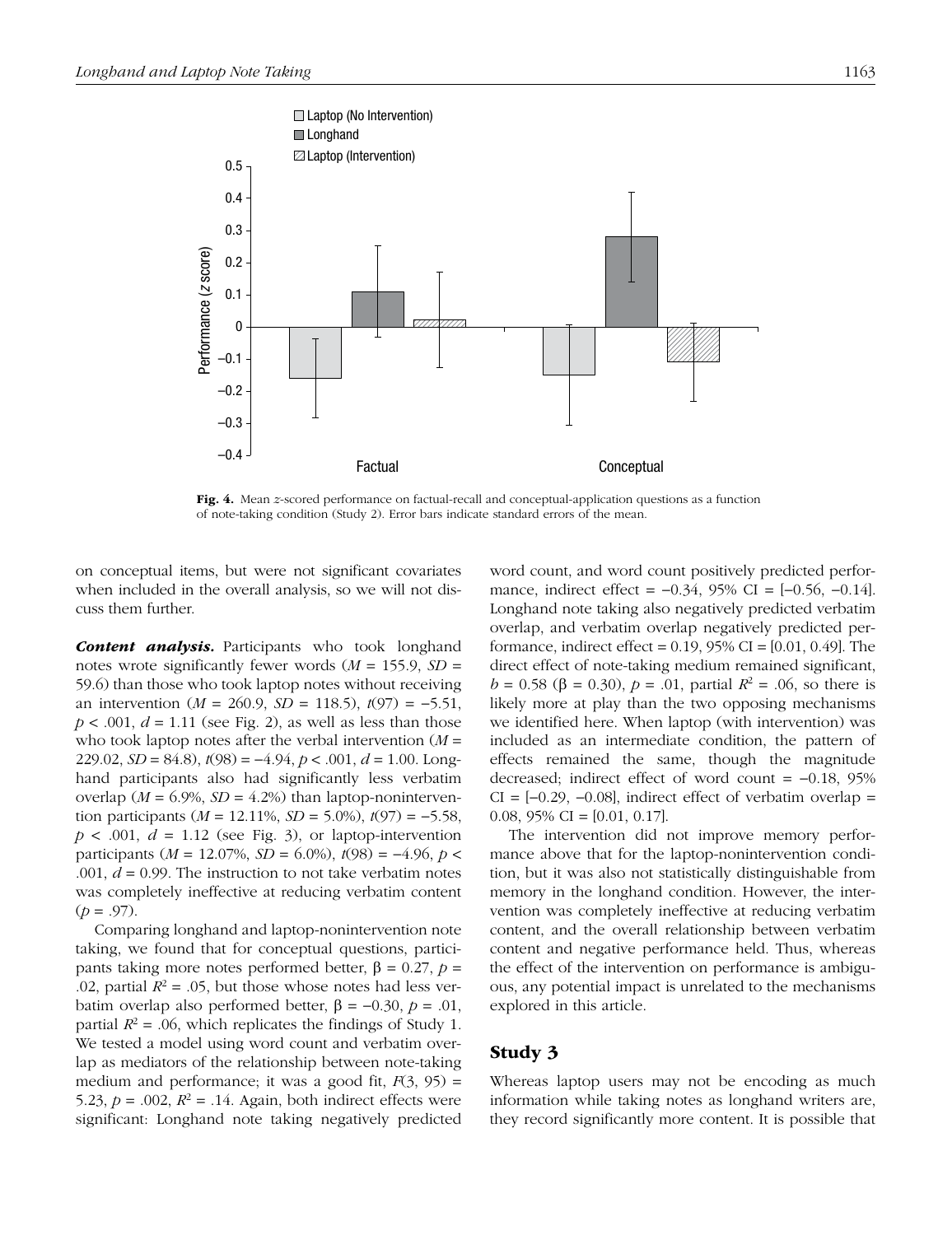| Question type    | Example<br>What is the purpose of adding calcium<br>propionate to bread?                                                                                                                                                                                                                                                                                         |  |  |
|------------------|------------------------------------------------------------------------------------------------------------------------------------------------------------------------------------------------------------------------------------------------------------------------------------------------------------------------------------------------------------------|--|--|
| Factual          |                                                                                                                                                                                                                                                                                                                                                                  |  |  |
| Seductive detail | What was the name of the cow whose<br>cowpox was used to demonstrate<br>the effectiveness of Edward Jenner's<br>technique of inoculation against smallpox?                                                                                                                                                                                                       |  |  |
| Conceptual       | If a person's epiglottis was not working<br>properly, what would be likely to<br>happen?                                                                                                                                                                                                                                                                         |  |  |
| Inferential      | Sometimes bats die while they are.<br>sleeping. What will happen if a bat dies<br>while it is hanging upside down?                                                                                                                                                                                                                                               |  |  |
| Application      | Psychologists have investigated a<br>phenomenon known as "attitude"<br>inoculation," which works on the same<br>principle as vaccination, and involves<br>exposing people to weak arguments<br>against a viewpoint they hold. What<br>would this theory predict would happen<br>if the person was later exposed to a<br>strong argument against their viewpoint? |  |  |

Table 1. Examples of Each Question Type Used in Study 3

this increased external-storage capacity could boost performance on tests taken after an opportunity to study one's notes. Thus, in Study 3, we used a 2 (laptop, longhand) × 2 (study, no study) design to investigate whether the disadvantages of laptop note taking for encoding are potentially mitigated by enhanced external storage. We also continued to investigate whether there were consistent differences between responses to factual and conceptual questions, and additionally explored whether the note-taking medium affected transfer of learning of conceptual information to other domains (e.g., Barnett & Ceci, 2002).

### *Participants*

Participants were students (final *N* = 109; 27 male) from the University of California, Los Angeles Anderson Behavioral Lab subject pool. One hundred forty-two participants completed Session 1 (presentation), but only 118 returned for Session 2 (testing). Of those 118, 8 participants were removed for not having taken notes or failing to respond to the test questions, and 1 was removed because of a recording error. Participant loss did not differ significantly across conditions. Participants were paid \$6 for the first session and \$7 for the second session.

# *Stimuli*

Materials were adapted from Butler (2010). Four prose passages—on bats, bread, vaccines, and respiration—were read from a teleprompter by a graduate student acting as a professor at a lectern; two "seductive details" (i.e., "interesting, but unimportant, information"; Garner, Gillingham, & White, 1989, p. 41) were added to lectures that did not have them. Each filmed lecture lasted approximately 7 min.

# *Procedure*

Participants completed the study in large groups. They were given either a laptop or pen and paper and were instructed to take notes on the lectures. They were told they would be returning the following week to be tested on the material. Each participant viewed all four lectures on individual monitors while wearing headphones.

When participants returned, those in the study condition were given 10 min to study their notes before being tested. Participants in the no-study condition immediately took the test. This dependent measure consisted of 40 questions, 10 on each lecture—two questions in each of five categories adapted from Butler (2010): facts, seductive details, concepts, same-domain inferences (inferences), and new-domain inferences (applications). See Table 1 for examples. Participants then answered demographic questions. All responses were scored by raters blind to condition. Longhand notes were transcribed, and all notes were analyzed using the *n*-grams program.

# *Results*

*Laptop versus longhand performance.* Across all question types, there were no main effects of note-taking medium or opportunity to study. However, there was a significant interaction between these two variables, *F*(1, 105) = 5.63,  $p = .019$ ,  $\eta_p^2 = .05$ . Participants who took longhand notes and were able to study them performed significantly better (*z*-score  $M = 0.19$ ) than participants in any of the other conditions (*z*-score *M*s = −0.10, −0.02, −0.08), *t*(105) = 3.11, *p* = .002, *d* = 0.64 (see Fig. 5).

Collapsing questions about facts and seductive details into a general measure of "factual" performance, we found a significant main effect of note-taking medium,  $F(1, 105) = 5.91, p = .017, \eta_p^2 = .05$ , and of opportunity to study,  $F(1, 105) = 13.23, p < .001, \eta_p^2 = .11$ , but this was qualified by a significant interaction,  $F(1, 105) = 5.11$ ,  $p = .026$ ,  $\eta_p^2 = .05$ . Again, participants in the longhandstudy condition (*z*-score *M* = 0.29) outperformed the other participants (*z*-score *M*s = −0.04, −0.14, −0.13),  $t(105) = 4.85, p < .001, d = 0.97$ . Collapsing performance on conceptual, inferential, and application questions into a general "conceptual" measure revealed no significant main effects, but again there was a significant interaction between note-taking medium and studying,  $F(1, 105) = 4.27$ ,  $p = .04$ ,  $\eta_p^2 = .04$ . Longhand-study participants (*z*-score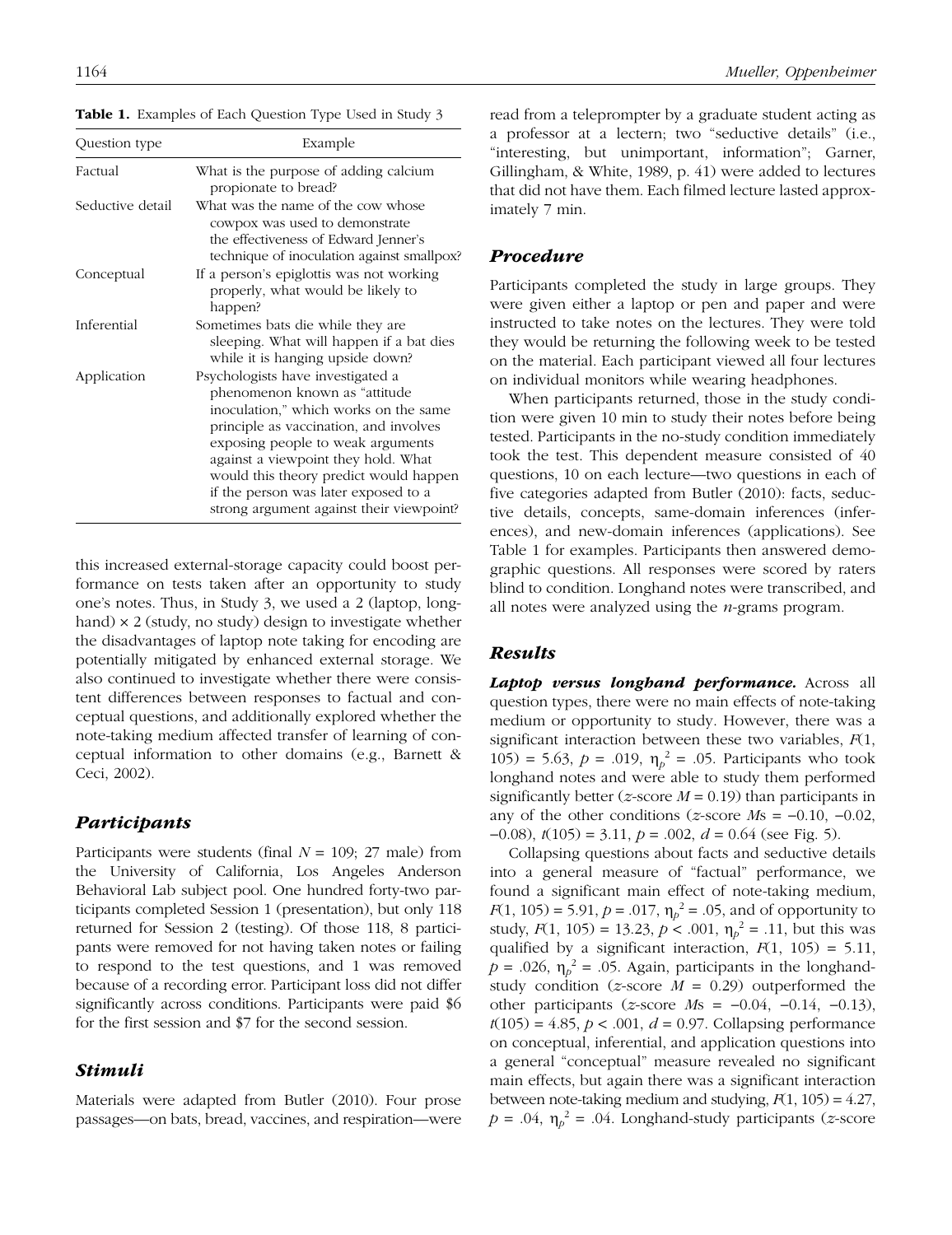

Fig. 5. Mean *z*-scored performance on factual-recall and conceptual-application questions as a function of note-taking condition and opportunity to study (Study 3). Combined results for both question types are given separately. Error bars indicate standard errors of the mean.

*M* = 0.13) performed marginally better than the other participants (*z*-score *M*s = −0.14, 0.04, −0.05), *t*(105) = 1.82,  $p = .07$ ,  $d = 0.4$  (for raw means, see Table 2).

*Content analysis of notes.* Again, longhand note takers wrote significantly fewer words (*M* = 390.65, *SD* = 143.89) than those who typed (*M* = 548.73, *SD* = 252.68),  $t(107) = 4.00, p < .001, d = 0.77$  (see Fig. 2). As in the previous studies, there was a significant difference in verbatim overlap, with a mean of 11.6% overlap (*SD* = 5.7%) for laptop note taking and only 4.2% (*SD* = 2.5%) for longhand, *t*(107) = 8.80, *p* < .001, *d* = 1.68 (see Fig. 3). There were no significant differences in word count or verbatim overlap between the study and no-study conditions.

The amount of notes taken positively predicted performance for all participants,  $\beta = 0.35$ ,  $p < .001$ ,  $R^2 = .12$ . The extent of verbatim overlap did not significantly predict performance for participants who did not study their notes,  $β = 0.13$ . However, for participants who studied

their notes (and thus those who were most likely to be affected by the contents), verbatim overlap negatively predicted overall performance,  $β = -0.27, p = .046, R<sup>2</sup> = .07$ . When looking at overall test performance, longhand note taking negatively predicted word count, which positively predicted performance, indirect effect = −0.15, 95% CI = [−0.24, −0.08]. Longhand note taking also negatively predicted verbatim overlap, which negatively predicted performance, indirect effect = 0.096, 95% CI = [0.004, 0.23].

However, a more nuanced story can be told; the indirect effects differ for conceptual and factual questions. For conceptual questions, there were significant indirect effects on performance via both word count (−0.17, 95% CI =  $[-0.29, -0.08]$ ) and verbatim overlap  $(0.13, 95\%$  CI = [0.02, 0.15]). The indirect effect of word count for factual questions was similar (−0.11, 95% CI = [−0.21, −0.06]), but there was no significant indirect effect of verbatim overlap  $(0.04, 95\% \text{ CI} = [-0.07, 0.16])$ . Indeed, for factual questions, there was no significant direct effect of overlap on

Table 2. Raw Means for Overall, Factual, and Conceptual Performance in the Four Conditions of Study 3

| Question type   | Longhand-study | Longhand–no study | Laptop-study | Laptop-no study |
|-----------------|----------------|-------------------|--------------|-----------------|
| Factual only-   | 7.1 (4.0)      | 3.8(2.8)          | 4.5(3.2)     | 3.7(3.1)        |
| Conceptual only | 18.5(7.8)      | 15.6(7.8)         | 13.8(6.3)    | 16.9(8.1)       |
| Overall         | 25.6(10.8)     | 19.4(9.9)         | 18.3(9.0)    | 20.6(10.7)      |

Note: Standard deviations are given in parentheses.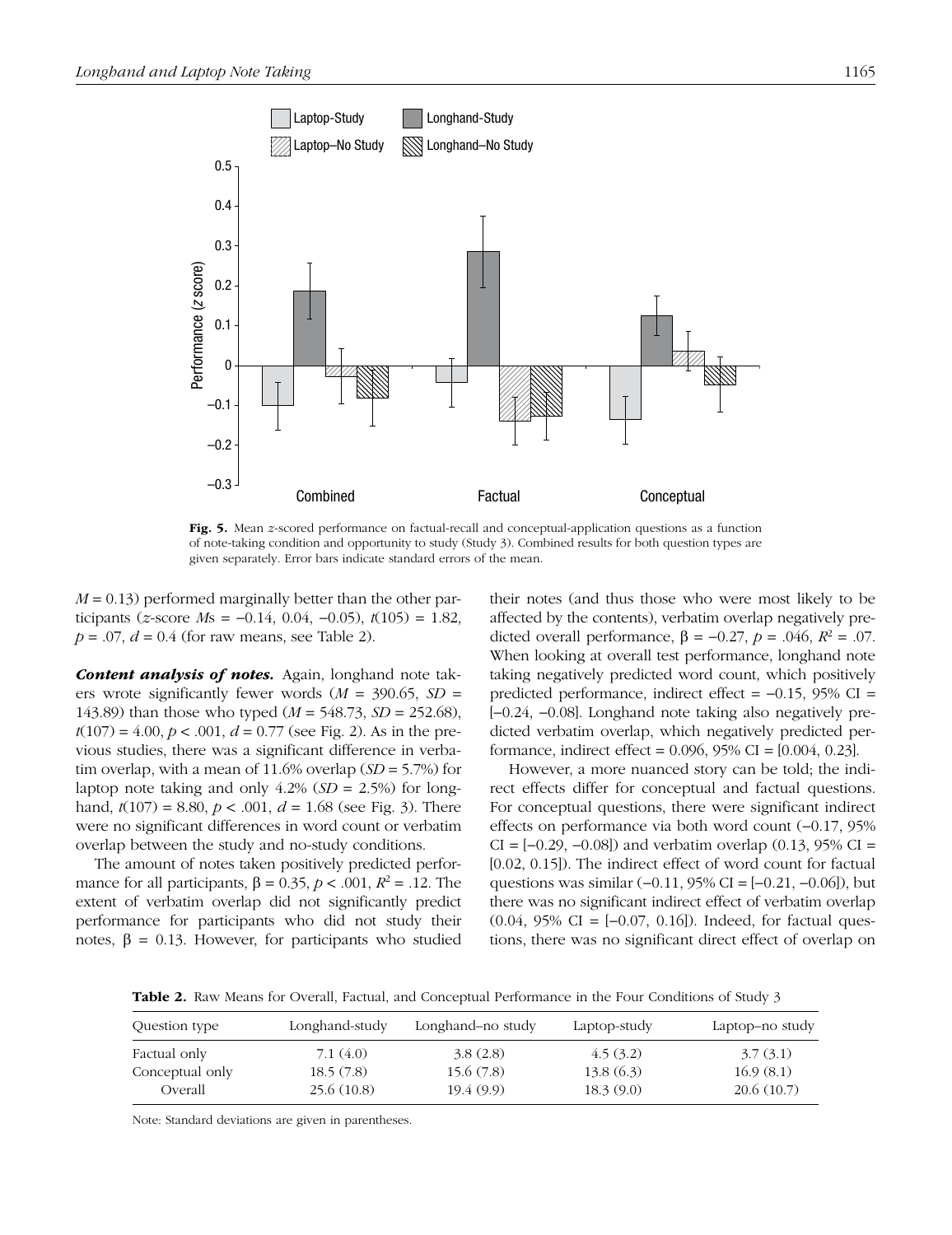performance  $(p = .52)$ . As in Studies 1 and 2, the detriments caused by verbatim overlap occurred primarily for conceptual rather than for factual information, which aligns with previous literature showing that verbatim note taking is more problematic for conceptual items (e.g., Bretzing & Kulhavy, 1979).

When participants were unable to study, we did not see a difference between laptop and longhand note taking. We believe this is due to the difficulty of test items after a week's delay and a subsequent floor effect; average scores were about one-third of the total points available. However, when participants had an opportunity to study, longhand notes again led to superior performance. This is suggestive evidence that longhand notes may have superior externalstorage as well as superior encoding functions, despite the fact that the quantity of notes was a strong positive predictor of performance. However, it is also possible that, because of enhanced encoding, reviewing longhand notes simply reminded participants of lecture information more effectively than reviewing laptop notes did.

## General Discussion

Laptop note taking has been rapidly increasing in prevalence across college campuses (e.g., Fried, 2008). Whereas previous studies have shown that laptops (especially with access to the Internet) can distract students, the present studies are the first to show detriments due to differences in note-taking behavior. On multiple college campuses, using both immediate and delayed testing across several content areas, we found that participants using laptops were more inclined to take verbatim notes than participants who wrote longhand, thus hurting learning. Moreover, we found that this pattern of results was resistant to a simple verbal intervention: Telling students not to take notes verbatim did not prevent this deleterious behavior.

One might think that the detriments to encoding would be partially offset by the fact that verbatim transcription would leave a more complete record for external storage, which would allow for better studying from those notes. However, we found the opposite—even when allowed to review notes after a week's delay, participants who had taken notes with laptops performed worse on tests of both factual content and conceptual understanding, relative to participants who had taken notes longhand.

We found no difference in performance on factual questions in the first two studies, though we do not discount the possibility that with greater power, differences might be seen. In Study 3, it is unclear why longhand note takers outperformed laptop note takers on factual questions, as this difference was not related to the relative lack of verbatim overlap in longhand notes. It may be that longhand note takers engage in more processing than laptop note takers, thus selecting more important information to include in their notes, which enables them to study this content more efficiently. It is worth noting that longhand note takers' advantage on retention of factual content is limited to conditions in which there was a delay between presentation and test, which may explain the discrepancy between our studies and previous research (Bui et al., 2013). The tasks they describe would also fall under our factual-question category, and we found no difference in performance on factual questions in immediate testing. For conceptual items, however, our findings strongly suggest the opposite conclusion. Additionally, whereas Bui et al. (2013) argue that verbatim notes are superior, they did not report the extent of verbatim overlap, merely the number of "idea units." Our findings concur with theirs in that more notes (and therefore more ideas) led to better performance.

The studies we report here show that laptop use can negatively affect performance on educational assessments, even—or perhaps especially—when the computer is used for its intended function of easier note taking. Although more notes are beneficial, at least to a point, if the notes are taken indiscriminately or by mindlessly transcribing content, as is more likely the case on a laptop than when notes are taken longhand, the benefit disappears. Indeed, synthesizing and summarizing content rather than verbatim transcription can serve as a desirable difficulty toward improved educational outcomes (e.g., Diemand-Yauman, Oppenheimer, & Vaughan, 2011; Richland, Bjork, Finley, & Linn, 2005). For that reason, laptop use in classrooms should be viewed with a healthy dose of caution; despite their growing popularity, laptops may be doing more harm in classrooms than good.

#### Author Contributions

Both authors developed the study concept and design. Data collection was supervised by both authors. P. A. Mueller analyzed the data under the supervision of D. M. Oppenheimer. P. A. Mueller drafted the manuscript, and D. M. Oppenheimer revised the manuscript. Both authors approved the final version for submission.

#### Acknowledgments

Thanks to Jesse Chandler, David Mackenzie, Peter Mende-Siedlecki, Daniel Ames, Izzy Gainsburg, Jill Hackett, Mariam Hambarchyan, and Katelyn Wirtz for their assistance.

#### Declaration of Conflicting Interests

The authors declared that they had no conflicts of interest with respect to their authorship or the publication of this article.

#### Supplemental Material

[Additional supporting information may be found at http://pss](http://pss.sagepub.com/content/by/supplemental-data) .sagepub.com/content/by/supplemental-data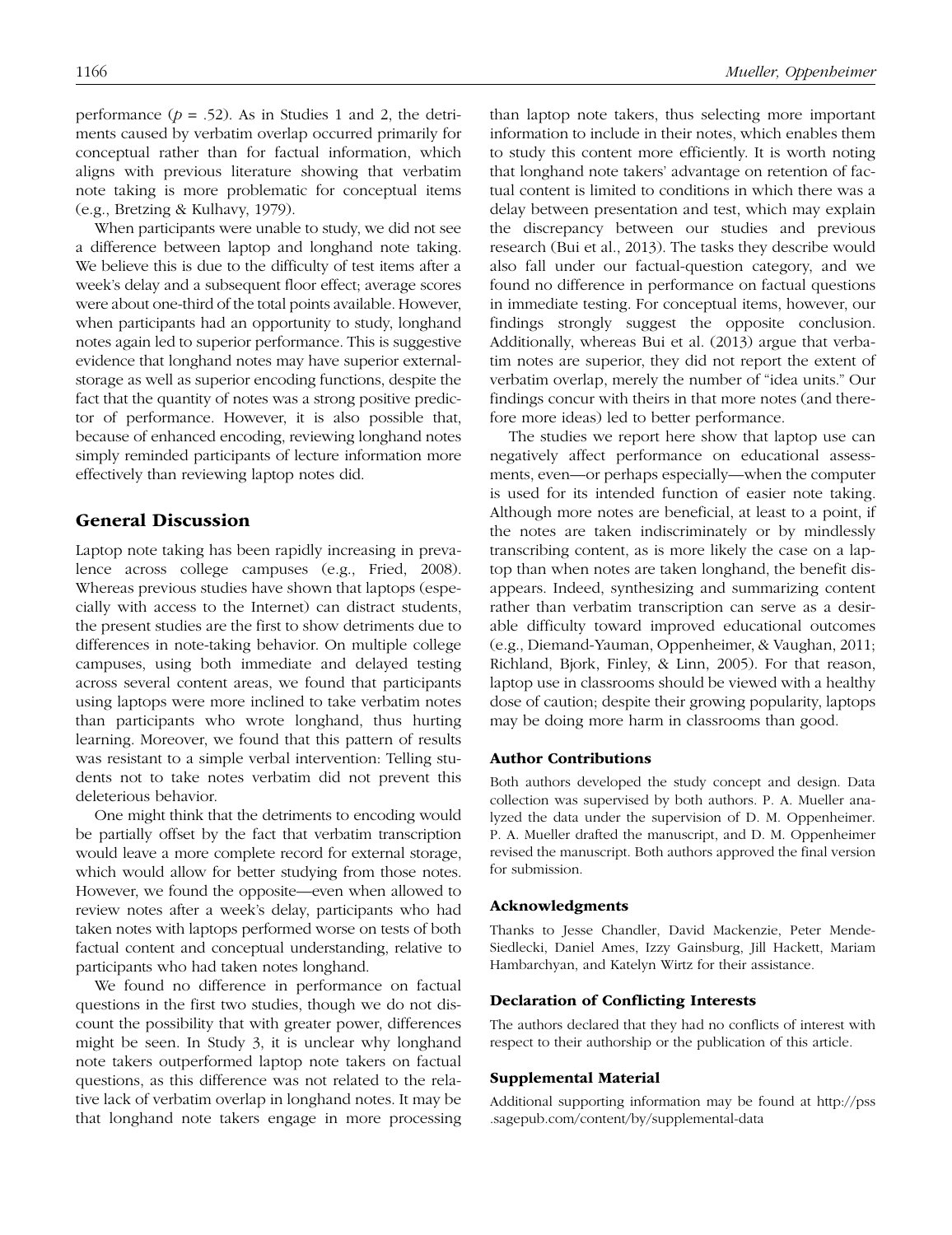#### Open Practices



All data and materials have been made publicly available via [Open Science Framework and can be accessed at http://osf.io/](http://osf.io/crsiz) crsiz. The complete Open Practices Disclosure for this article [can be found at http://pss.sagepub.com/content/by/supplemental](http://pss.sagepub.com/content/by/supplementaldata)data. This article has received badges for Open Data and Open Materials. More information about the Open Practices badges [can be found at https://osf.io/tvyxz/wiki/view/ and http://pss](http://pss.sagepub.com/content/25/1/3.full) .sagepub.com/content/25/1/3.full.

#### **Notes**

1. See Additional Analyses in the Supplemental Material available online for some findings regarding real-world data.

2. See Lecture Information in the Supplemental Material for links to all five TED Talks used in Study 1 and the four prose passages used in Study 2.

3. See Raw Means and Questions in the Supplemental Material for full question lists from all three studies.

4. For factual questions, laptop participants' raw mean score was 5.58 (*SD* = 2.23), and longhand participants' raw mean score was  $6.41$  ( $SD = 2.84$ ). For conceptual questions, the raw mean scores for laptop and longhand participants were 3.77 (*SD* = 1.23) and 4.29 (*SD* = 1.49), respectively. See Raw Means and Questions in the Supplemental Material for raw means from Studies 1 and 2.

5. In all three studies, the results remained significant when we controlled for measures of academic ability, such as self-ratings of prior knowledge and scores on the SAT and reading span task. 6. Linguistic Inquiry and Word Count (LIWC) software was also used to analyze the notes on categories identified by Pennebaker (2011) as correlating with improved college grades. Although LIWC analysis indicated significant differences in the predicted direction between laptop and longhand notes, none of the differences predicted performance, so they will not be discussed here. 7. For all three studies, we also analyzed the relation between verbatim overlap and students' preferences for longhand or laptop note taking. Results of these analyses can be found in

Additional Analyses in the Supplemental Material. 8. For conceptual questions, laptop-nonintervention participants had lower raw scores  $(M = 2.30, SD = 1.40)$  than did longhand note takers  $(M = 2.94, SD = 1.73)$  and laptopintervention participants  $(M = 2.43, SD = 1.59)$ . For factual questions, laptop-nonintervention participants' raw scores  $(M = 4.92, SD = 2.62)$  were also lower than those of longhand note takers  $(M = 5.11, SD = 3.05)$  or laptop-intervention participants ( $M = 5.25$ ,  $SD = 2.89$ ).

#### References

- Aiken, E. G., Thomas, G. S., & Shennum, W. A. (1975). Memory for a lecture: Effects of notes, lecture rate, and informational density. *Journal of Educational Psychology*, *67*, 439–444.
- Barak, M., Lipson, A., & Lerman, S. (2006). Wireless laptops as means for promoting active learning in large lecture halls. *Journal of Research on Technology in Education*, *38*, 245–263.
- *Bulletin*, *128*, 612–637. Bohay, M., Blakely, D. P., Tamplin, A. K., & Radvansky, G. A. (2011). Note taking, review, memory, and comprehension. *The American Journal of Psychology*, *124*, 63–73.
- Bretzing, B. H., & Kulhavy, R. W. (1979). Notetaking and depth of processing. *Contemporary Educational Psychology*, *4*, 145–153.
- Bretzing, B. H., & Kulhavy, R. W. (1981). Note-taking and passage style. *Journal of Educational Psychology*, *73*, 242–250.
- Brown, C. M. (1988). Comparison of typing and handwriting in "two-finger typists." *Proceedings of the Human Factors Society*, *32*, 381–385.
- Bui, D. C., Myerson, J., & Hale, S. (2013). Note-taking with computers: Exploring alternative strategies for improved recall. *Journal of Educational Psychology*, *105*, 299–309.
- Butler, A. C. (2010). Repeated testing produces superior transfer of learning relative to repeated studying. *Journal of Experimental Psychology: Learning, Memory, and Cognition*, *36*, 1118–1133.
- Cacioppo, J. T., & Petty, R. E. (1982). The need for cognition. *Journal of Personality and Social Psychology*, *42*, 116–131.
- Craik, F. I., & Lockhart, R. S. (1972). Levels of processing: A framework for memory research. *Journal of Verbal Learning and Verbal Behavior*, *11*, 671–684.
- Diemand-Yauman, C., Oppenheimer, D. M., & Vaughan, E. B. (2011). Fortune favors the bold (and the italicized): Effects of disfluency on educational outcomes. *Cognition*, *118*, 111–115.
- DiVesta, F. J., & Gray, G. S. (1972). Listening and note taking. *Journal of Educational Psychology*, *63*, 8–14.
- DiVesta, F. J., & Gray, S. G. (1973). Listening and note taking: II. Immediate and delayed recall as functions of variations in thematic continuity, note taking, and length of listening-review intervals. *Journal of Educational Psychology*, *64*, 278–287.
- Einstein, G. O., Morris, J., & Smith, S. (1985). Note-taking, individual differences, and memory for lecture information. *Journal of Educational Psychology*, *77*, 522–532.
- Fried, C. B. (2008). In-class laptop use and its effects on student learning. *Computers & Education*, *50*, 906–914.
- Garner, R., Gillingham, M. G., & White, C. S. (1989). Effects of "seductive details" on macroprocessing and microprocessing in adults and children. *Cognition and Instruction*, *6*, 41–57.
- Grace-Martin, M., & Gay, G. (2001). Web browsing, mobile computing and academic performance. *Educational Technology & Society*, *4*, 95–107.
- Hembrooke, H., & Gay, G. (2003). The laptop and the lecture: The effects of multitasking in learning environments. *Journal of Computing in Higher Education*, *15*, 46–64.
- Igo, L. B., Bruning, R., & McCrudden, M. T. (2005). Exploring differences in students' copy-and-paste decision making and processing: A mixed-methods study. *Journal of Educational Psychology*, *97*, 103–116.
- Iqbal, S. T., & Horvitz, E. (2007). Disruption and recovery of computing tasks: Field study, analysis, and directions*.* In *Proceedings of the SIGCHI Conference on Human Factors in Computing Systems* (pp. 677–686). New York, NY: Association for Computing Machinery. doi:10.1145/1240624.1240730